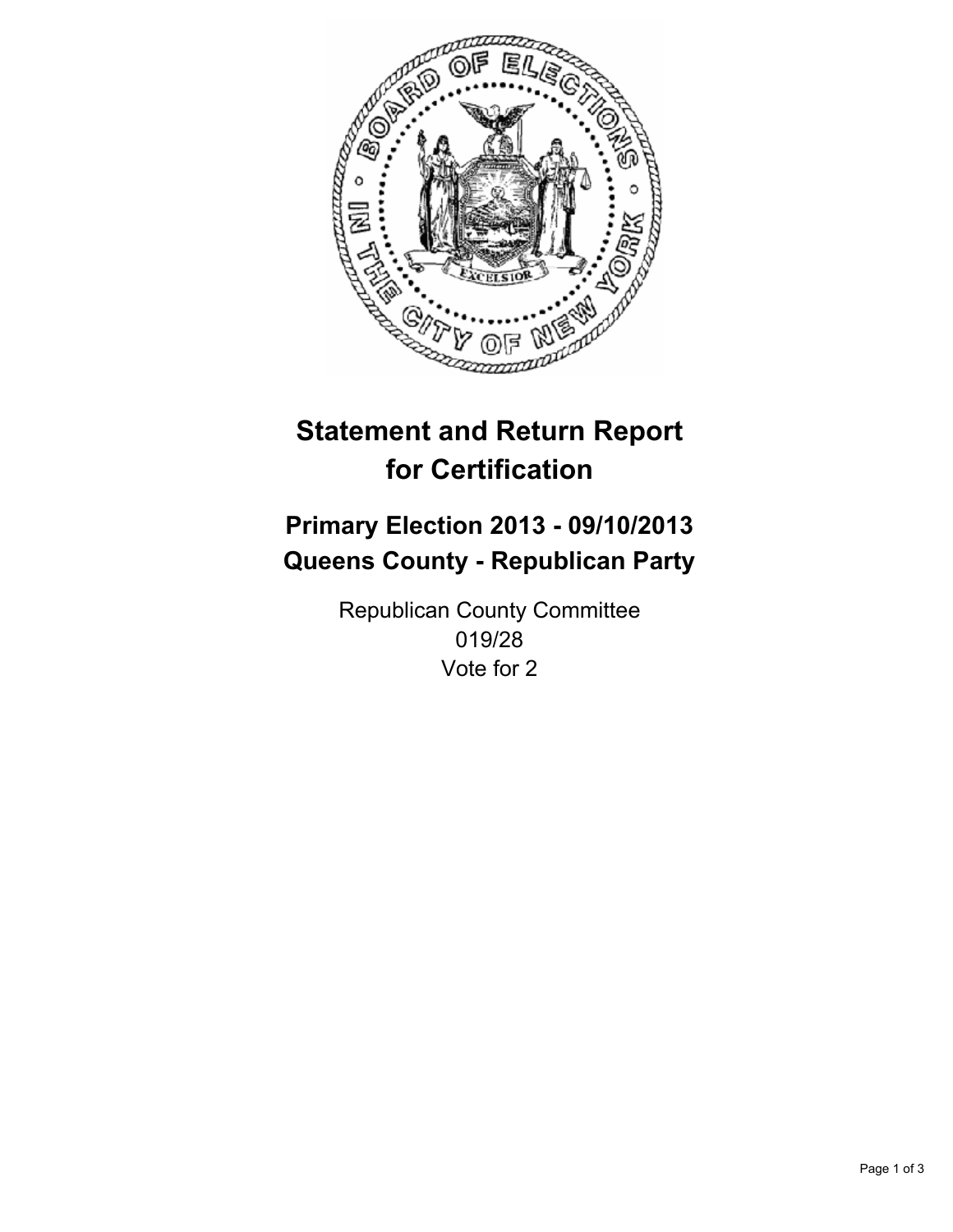

## **Assembly District 28**

| <b>EMERGENCY</b>           | 0  |
|----------------------------|----|
| ABSENTEE/MILITARY          | 0  |
| FEDERAL                    | 0  |
| SPECIAL PRESIDENTIAL       | 0  |
| AFFIDAVIT                  | 0  |
| MILDRED E. MCSKIMMING      | 21 |
| <b>JOAN M. MINISCHETTI</b> | 8  |
| <b>MARIA URRETIA</b>       | 10 |
| <b>Total Votes</b>         | 39 |